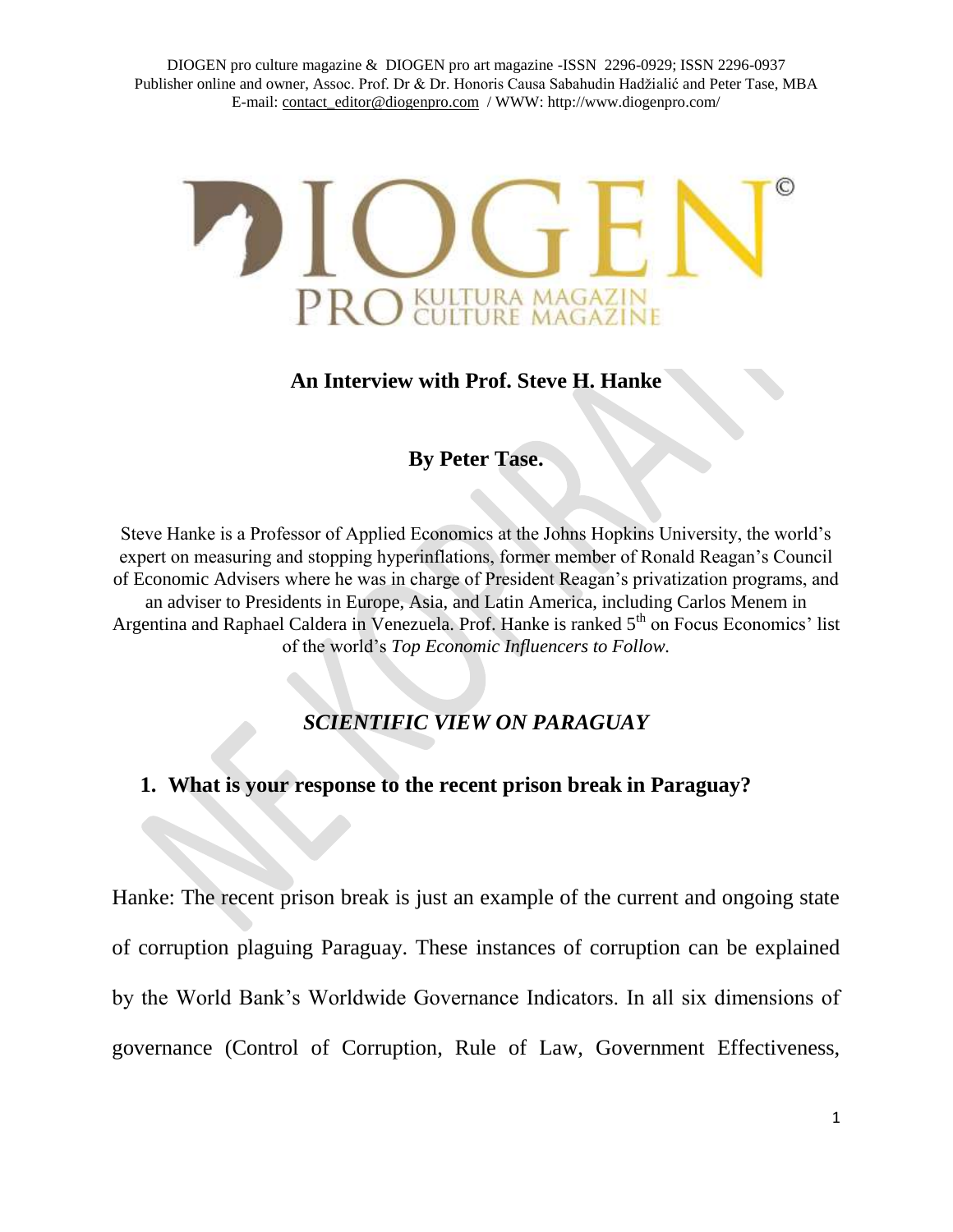DIOGEN pro culture magazine & DIOGEN pro art magazine -ISSN 2296-0929; ISSN 2296-0937 Publisher online and owner, Assoc. Prof. Dr & Dr. Honoris Causa Sabahudin Hadžialić and Peter Tase, MBA E-mail: [contact\\_editor@diogenpro.com](mailto:contact_editor@diogenpro.com) / WWW: http://www.diogenpro.com/ Regulatory Quality, Political Stability and Absence of Violence/Terrorism, Voice and Accountability), Paraguay's rankings are relatively low. The most striking of these are:

- Control of Corruption: Paraguay is  $166<sup>th</sup>$  out of 209 countries.
- Rule of Law: Paraguay is  $142<sup>nd</sup>$  out of 209 countries.
- Government Effectiveness: Paraguay is  $138<sup>th</sup>$  out of 209 countries.

## **2. How would you describe the current state of Paraguay?**

Hanke: Weak rule of law and governance sabotage the quality of Paraguay's economy and economic performance. Due to widespread corruption, Paraguay finds it difficult to maintain stable institutions and sustainable economic development. Paraguay is fighting an ongoing war with powerful drug cartels in the region, since Paraguay is a transshipment country for cocaine headed for Brazil, other Southern Cone markets, and Europe. Moreover, Paraguay suffers the most from judicial corruption. Paraguay performed the worst in the legal system and property rights category under the Cato Institute's Human Freedom Index. Paraguay's judicial independence scored a terrible 1.8 out of 10. Additionally,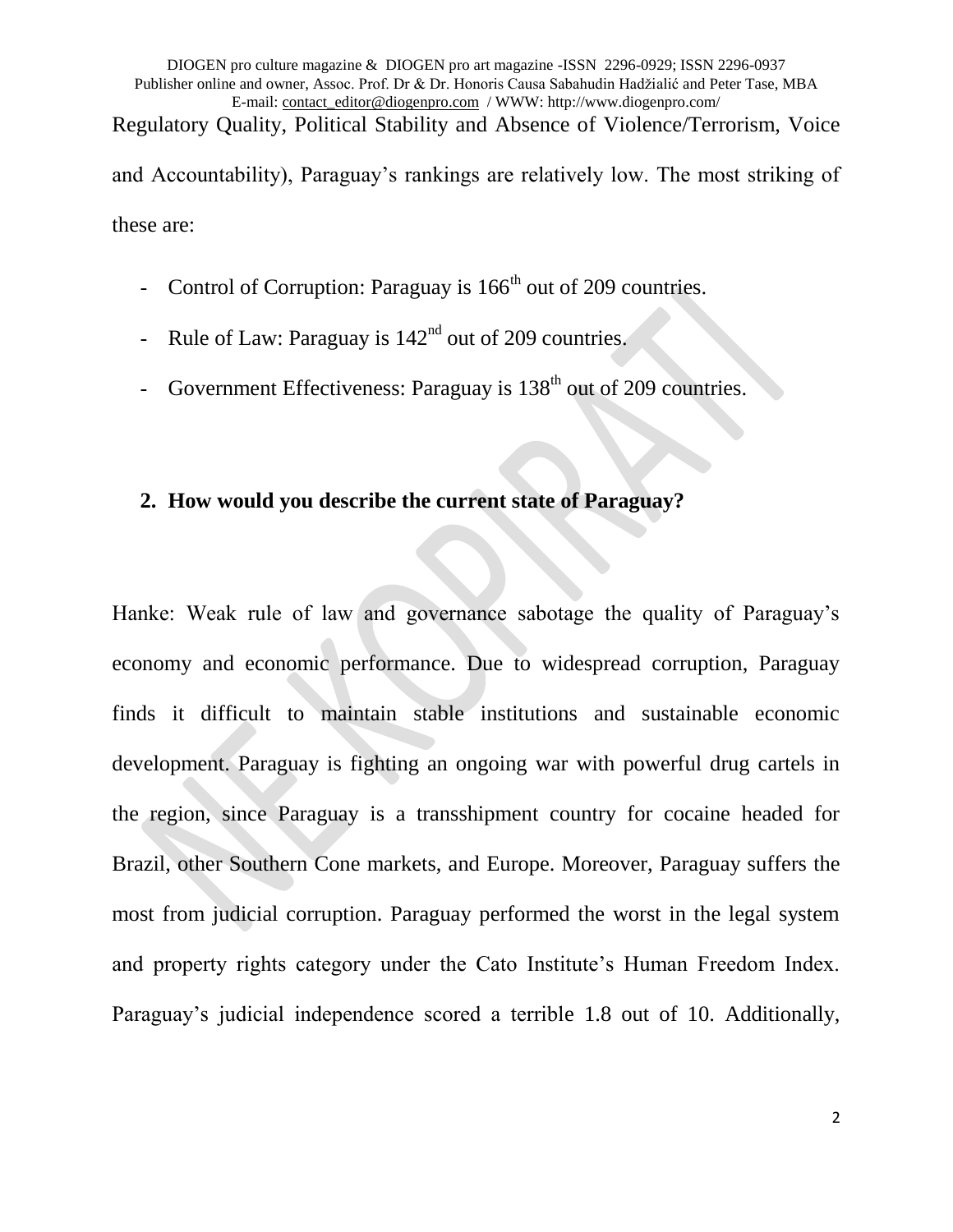DIOGEN pro culture magazine & DIOGEN pro art magazine -ISSN 2296-0929; ISSN 2296-0937 Publisher online and owner, Assoc. Prof. Dr & Dr. Honoris Causa Sabahudin Hadžialić and Peter Tase, MBA E-mail: [contact\\_editor@diogenpro.com](mailto:contact_editor@diogenpro.com) / WWW: http://www.diogenpro.com/ according to Transparency International's 2018 Corruptions Perceptions Index, Paraguay ranks 132<sup>nd</sup> out of 180 countries, with a pitiful score of 29 out of 100.

### **3. What is the current state of the economy in Paraguay?**

Hanke: In the sphere of economics, misery tends to flow from high inflation, steep borrowing costs, and unemployment. The best way to mitigate that misery is economic growth. Venezuela and Argentina topped the list of my Hanke 2018 Misery index, ranked the first and second most miserable countries in the world, respectively. Not far behind is Paraguay, the  $20<sup>th</sup>$  most miserable country in the world. That poor ranking should be put in context, however. Paraguay has grown steadily over the last 15 years, at an average rate of 4.5%.Paraguay's Tax Responsibility law that prevents the fiscal deficit from exceeding 1.5% of GDP is an important contributor to that positive performance. But, despite this, Paraguay suffers from many endemic problems. Although Paraguay's economy has put in a decent performance over the past few years, it's heavily dependent on agriculture,which causes volatility due to weather conditions and commodity prices. The unemployment rate may seem mediocre at 5.45%, but underemployment is a disappointing 19%. Paraguay has a growing middle class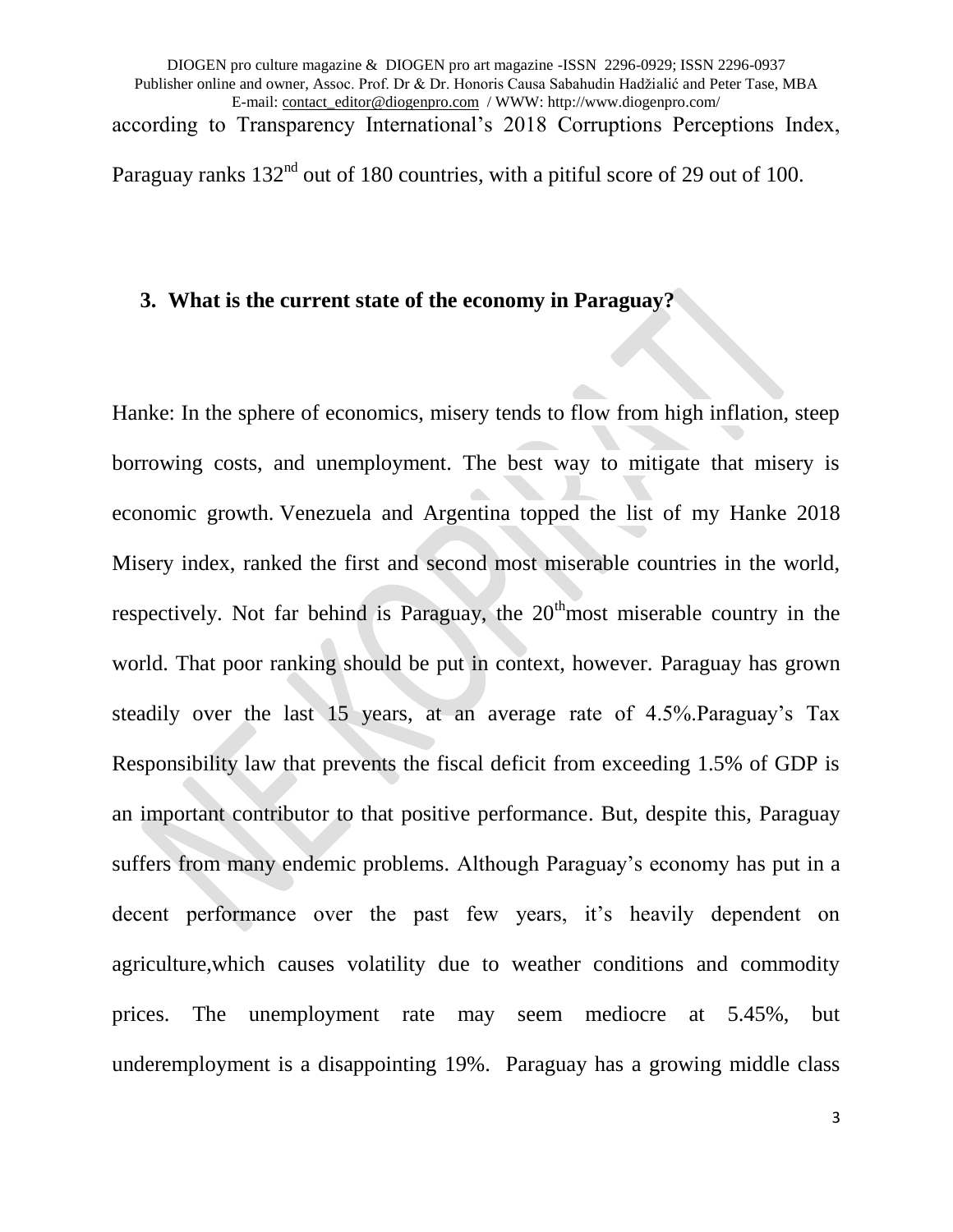DIOGEN pro culture magazine & DIOGEN pro art magazine -ISSN 2296-0929; ISSN 2296-0937 Publisher online and owner, Assoc. Prof. Dr & Dr. Honoris Causa Sabahudin Hadžialić and Peter Tase, MBA E-mail: [contact\\_editor@diogenpro.com](mailto:contact_editor@diogenpro.com) / WWW: http://www.diogenpro.com/ and decreasing poverty rate, but at a 28.8% poverty rate, Paraguay is still one of the poorest countries in Latin America. All that said, the overwhelming drag on Paraguay's economy is centered on its legal system and protection of property rights. The Fraser Institute's 2019 Economic Freedom of the World report gives Paraguay a terrible score of 3.87 out of 10 in that category.

## **4. To what extent do the regional and transnational drug cartels**

### **contribute to the ongoing corruption crisis in Paraguay?**

Hanke: Illegal groups in Paraguay exert political influence through political parties and economic elites. Drug and arms traffickers, smugglers, and the black market are included in these groups. Paraguay's prison system is prone to corruption. In much of the country, cartel leaders run prisons which have become hubs for drug trafficking groups. Wherever you have weak institutions and a weak judicial system, you invite with open arms drug cartels and illegal activities. This corrupts and weakens the institutions even further ultimately leading a country into a death spiral.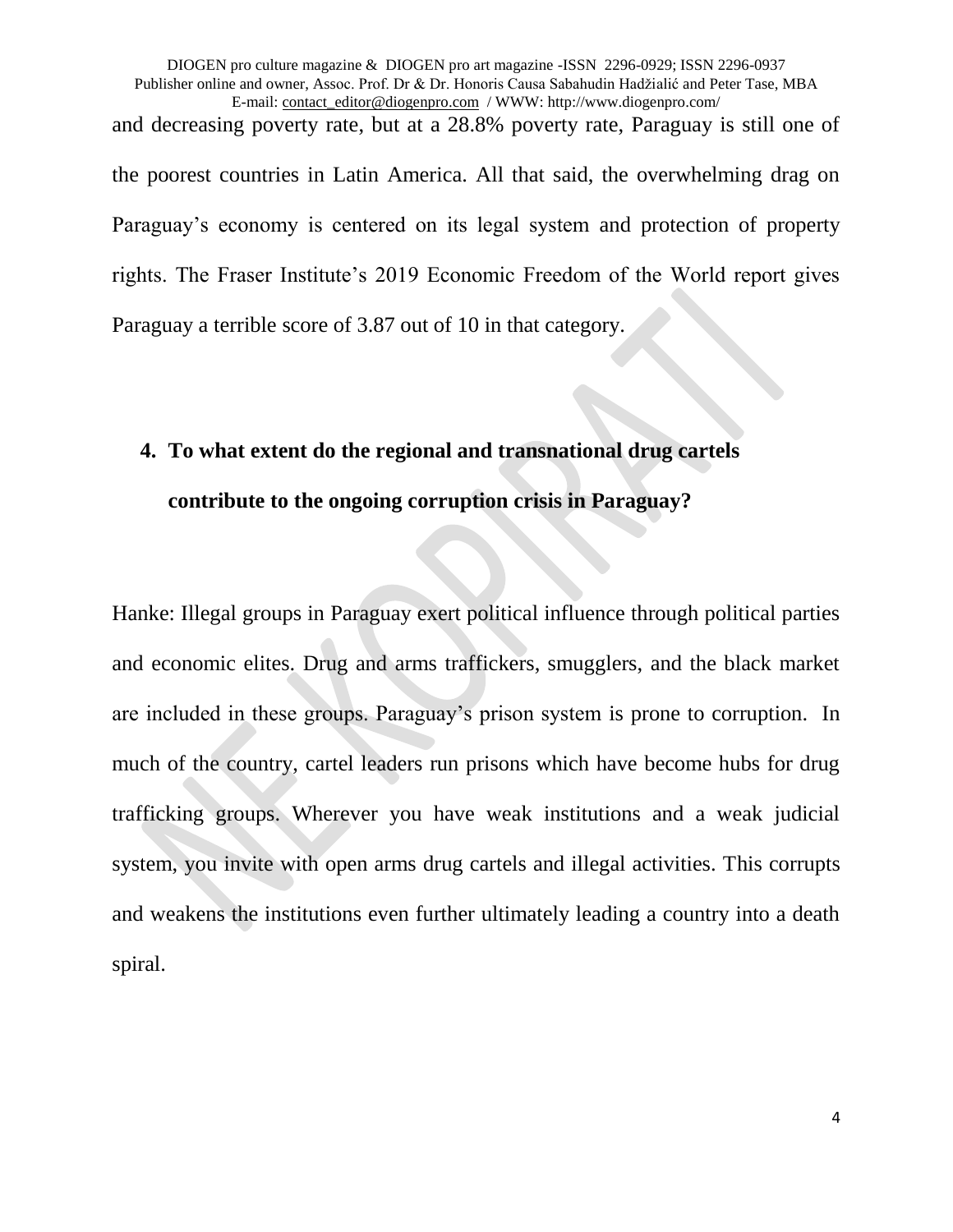DIOGEN pro culture magazine & DIOGEN pro art magazine -ISSN 2296-0929; ISSN 2296-0937 Publisher online and owner, Assoc. Prof. Dr & Dr. Honoris Causa Sabahudin Hadžialić and Peter Tase, MBA E-mail: [contact\\_editor@diogenpro.com](mailto:contact_editor@diogenpro.com) / WWW: http://www.diogenpro.com/

#### **5. How could Paraguay transform itself from one of the most poorly**

#### **ranked Latin America countries to a top economic performer?**

Paraguay should do what Singapore's leader, Lee Kuan Yew, did in 1965 when Singapore became independent. At that time, Singapore was very poor and unstable. Singapore's per-capita income in 1965, adjusted for inflation, was roughly equivalent to that of poor countries like Paraguay, today. But now, Singapore is one of the richest countries in the world. Just what was Lee Kuan Yew's economic strategy?

It is a strategy I have dubbed the "Singapore Strategy." This strategy contained the following elements:

The first element was stable money. Singapore started with a currency board system. Currency boards operate on autopilot, with automatic adjustments keeping the system in balance. For Singapore, the currency board provided stable prices and free convertibility of the Singaporean dollar, which was fully backed by foreign reserves and gold, at a fixed exchange rate. This established confidence and attracted foreign investment.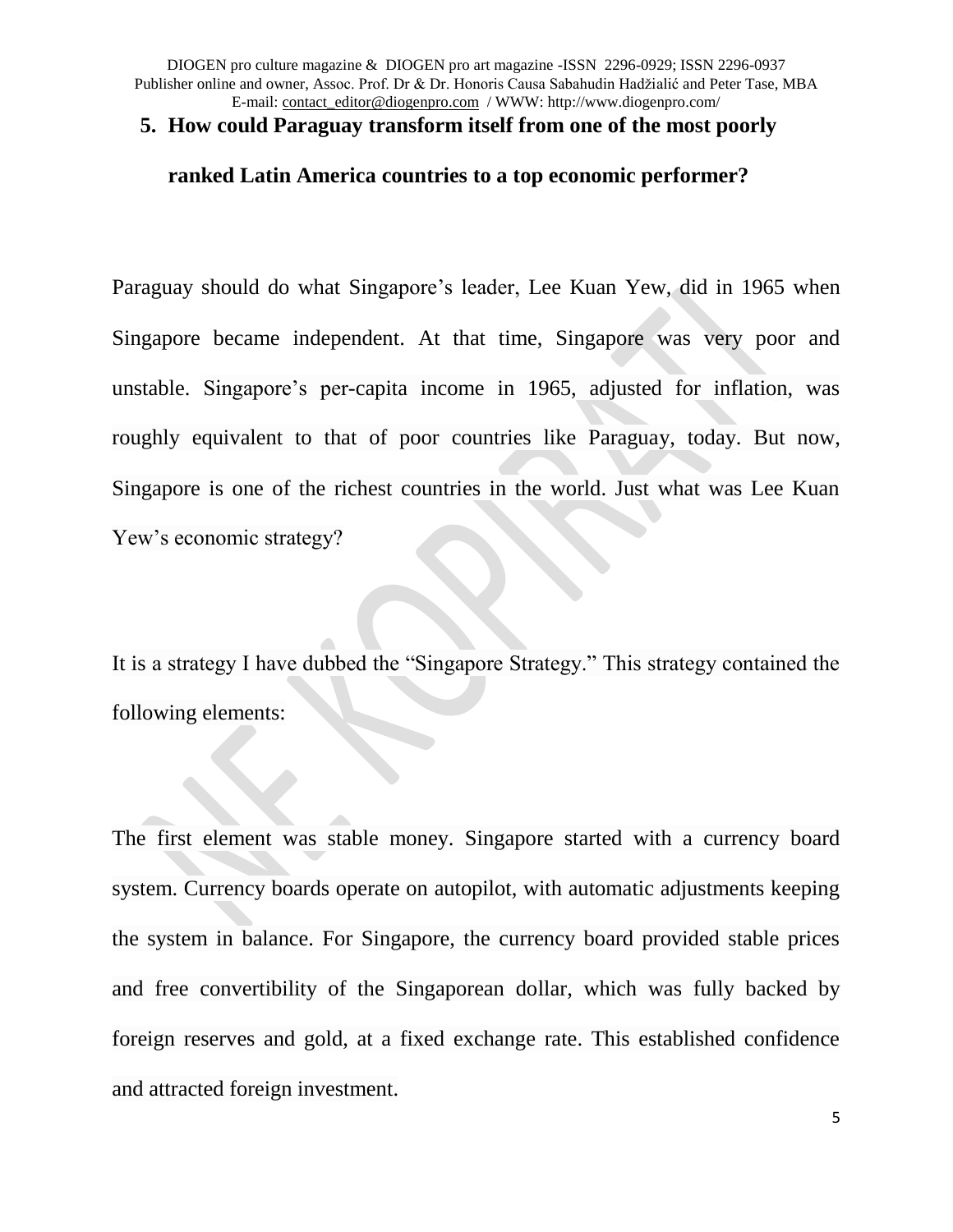The second element was that Lee Kuan Yew ruled out passing the begging bowl. Singapore refused to accept foreign aid of any kind. This is a far cry from many developing countries, where, when you pick up the paper, all you see are politicians and bureaucrats trying to secure foreign aid from someone, be it an NGO, a foreign government, or an international financial institution, like the World Bank.

The third element was that Singapore strived to have first-world, competitive private enterprises. This was accomplished via light taxation and light regulation, coupled with completely open and free trade.

The fourth element in the Singapore Strategy was an emphasis on personal security, public order, and the protection of private property.

The fifth, and final, element in the Singapore Strategy was a "small," transparent government — a minimalist government that avoided complexity and "red tape".